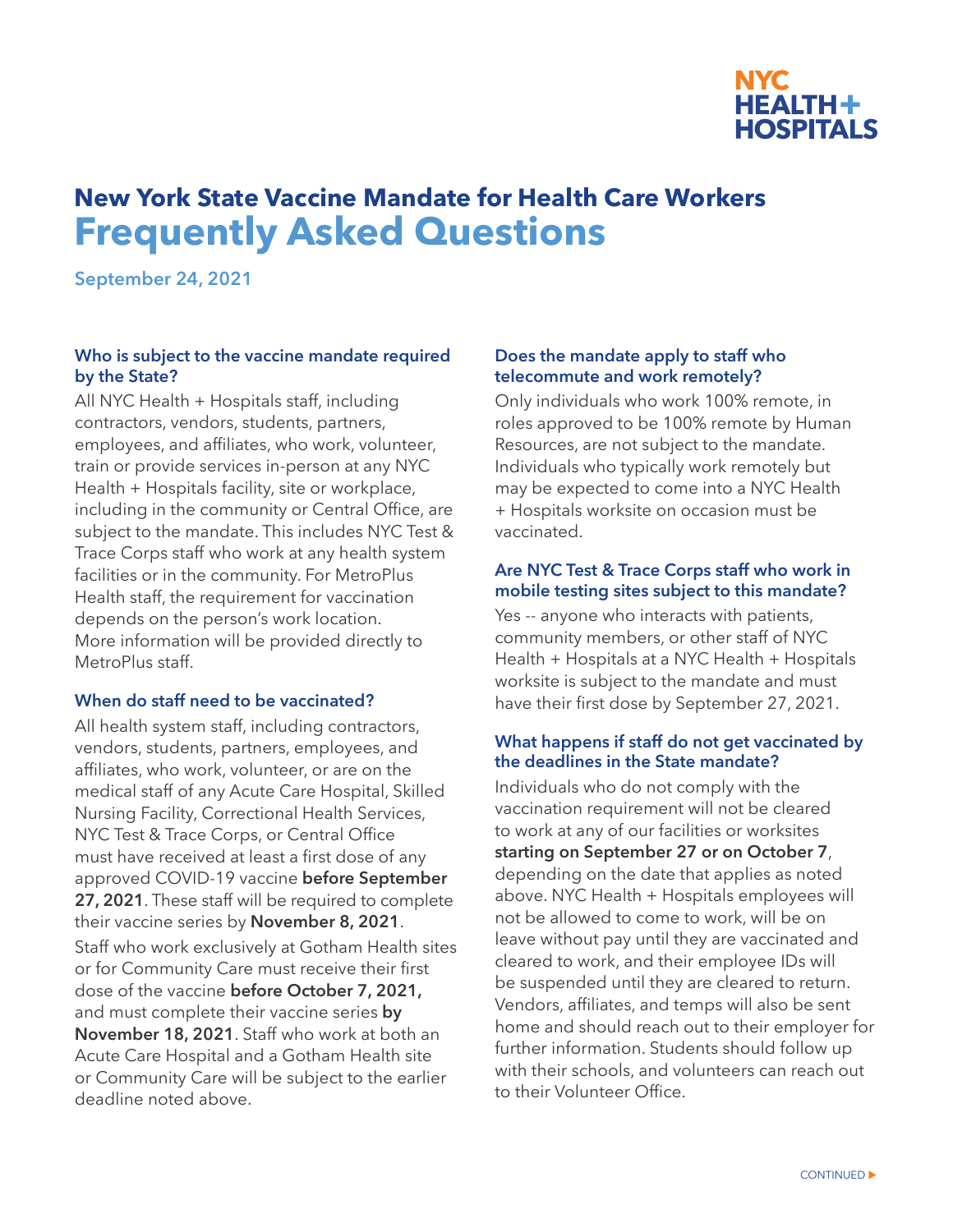## **If I refuse to get vaccinated, can I use my annual or other leave to continue to be paid?**

No, you cannot use leave to annual leave or any other leave to avoid the vaccine mandate. Anyone not in compliance with the mandate will be placed on leave without pay.

# **If I refused to get vaccinated and am placed on leave, will I continue to receive my benefits?**

Individuals who do not comply will with the vaccine mandate will be placed on leave without pay. At this time, their status will not affect healthcare benefits or accruals.

#### **Will my ID and access to Epic be cut off if I'm not vaccinated by the deadline? When will that happen?**

For those who are not cleared for duty, access to applications, including Epic, will be suspended by shutting off VPN and VDI access. EITS will be notified by Facility Human Resources (HR) leadership regarding the time to remove access. Staff will continue to have access to their Webmail, PeopleSoft Self-Serve and the COVID-19 portal remotely. Staff should not report to facilities or worksites or attempt use their ID cards if they have been relieved of duty.

# **What if I get vaccinated after the access is denied? How can it get access reinstated?**

Once an individual is vaccinated and returning to work, access to applications, including Epic, will be restored.

## **Are staff going to get COVID-19 vaccine stickers for IDs? When? Will those be required?**

All fully vaccinated staff are eligible to receive a COVID-19 vaccine sticker to be placed on their ID badges. This is optional. COVID-19 vaccine stickers will be made available after October 4th. You can pick up your COVID-19 vaccination sticker during the staff flu clinic hours, or you may go to your facility Occupational Health and Safety (OHS) Department to receive one.

## **Will vaccinated staff need to use the Point of Entry screening when coming to work after the mandated deadline?**

All staff are required to complete Point of Entry Screening before entering any H+H facility even after the vaccine mandate deadline.

#### **How or when will staff know they are getting redeployed to another facility or site if our hospitals or post-acute care facilities are short staffed?**

If staff need to be redeployed to another facility or site, they will be informed between Friday September 24th and Monday, September 27th.

# **Will booster shots be mandated?**

The NYS mandate currently only applies to first and second doses of the COVID-19 vaccine. The mandate does not address booster doses.

## **How will NYC Health + Hospitals be able to provide safe patient care if a significant number of staff do not get vaccinated and are placed on leave without pay?**

We expect most of our staff will get vaccinated. The health system will have on standby extra trained, credentialed health care professionals ready to fill in for staff who are on leave without pay. The safety of our patients and staff is our priority, and we will take all necessary steps to ensure that we are prepared to provide high quality health care every day.

# **How long can staff remain on leave without pay? Can it last longer than 30 days?**

Unvaccinated employees who are on leave without pay will remain on leave without pay until vaccinated or separated from employment.

# **If staff do not get vaccinated, will they be terminated? When?**

All staff will be given an opportunity to comply with the vaccine mandate before they are separated from employment. The timeline and process for termination is still to be determined. We hope all our staff will comply with the state mandate and avoid losing income or risk the possibility of losing their job. This is certain: staff who do not get vaccinated by the deadline will be required to stay home without pay, and unvaccinated individuals will not be allowed to work at any of our facilities or in the community.

## **Can individuals get unemployment benefits while on leave without pay?**

Unemployment benefits are generally not available to individuals who are employed without pay. The unemployment program is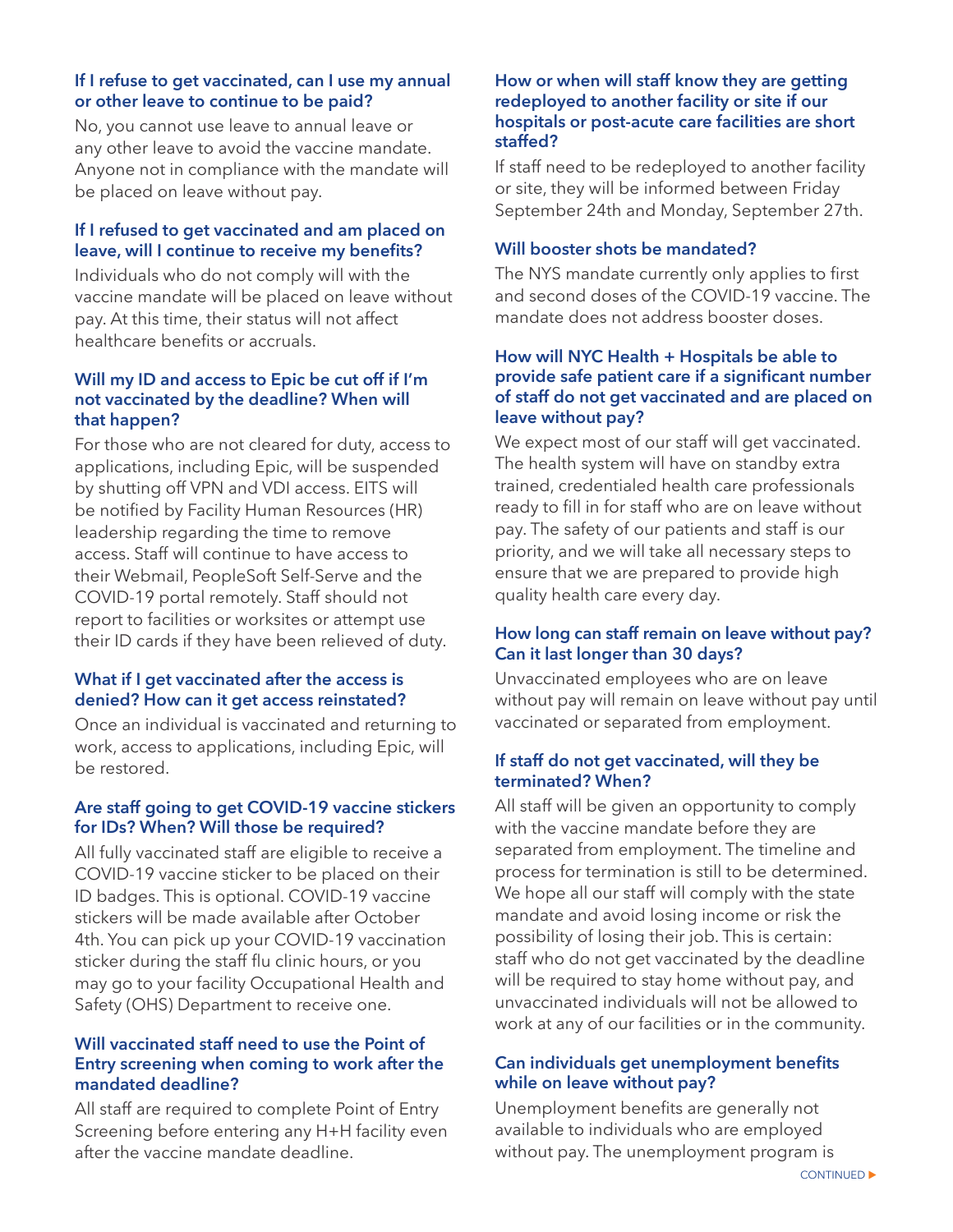administered by the NYS Department of Labor and employees can check with them about eligibility after employment ends.

## **If I'm unvaccinated, do I still need to submit to weekly COVID-19 testing?**

NYC Health + Hospitals will follow NYC Health Commissioner guidance on testing for requirements for staff who are not fully vaccinated. Testing to continue working will not be an option for anyone who does not get a first dose by September 27, 2021, or October 7, 2021. Staff who do not get vaccinated by the mandated time will be required to stay home without pay until they are vaccinated.

## **Are there medical exemptions to the mandate?**

The State rule provides that medical accommodations will only be considered for individuals who have a pre-existing medical condition that makes any COVID-19 vaccination "detrimental" to their health and who submit a physician or nurse practitioner certification of this medical condition. Such requests for medical accommodations will be reviewed by the Office of Equal Employment Opportunity (EEO) with input from a committee of medical professionals. If granted, medical exemptions will be time limited, and must be revisited if the medical condition persists past the accommodation expiration. Accommodations will not allow unvaccinated employees to work in person at any NYC Health + Hospitals facility, worksite or in the community. Medical accommodation request forms are available [here](https://ess.nychhc.org/uploads/COVID-19-Vaccine-Medical-Exemption-Request.pdf). Employee requests for medical accommodations must include the provider certification and should be submitted by September 14 to the [Vaccine Accommodation link.](https://covid19.nychealthandhospitals.org/AccommodationRequest/)

# **What is a medical condition that might be eligible for an accommodation?**

CDC considers a history of the following to be a contraindication to vaccination with COVID-19 vaccines:

- + Severe allergic reaction (e.g., anaphylaxis) after a previous dose or to a component of the COVID-19 vaccine
- + Immediate allergic reaction of any severity to a previous dose or known (diagnosed) allergy to a component of the COVID-19 vaccine

People with a contraindication to one of the mRNA COVID-19 vaccines should not receive doses of either of the mRNA vaccines (Pfizer-BioNTech or Moderna). However, people with a contraindication to mRNA COVID-19 vaccines may be able to receive Janssen COVID-19 vaccine, and vice versa.

Individuals who are currently infected with SARS-CoV-2 should defer vaccination until they have recovered from the acute illness (if the individual has symptoms) and they have met [criteria](https://www.cdc.gov/coronavirus/2019-ncov/hcp/disposition-in-home-patients.html) to discontinue isolation. Vaccination should be deferred for at least 90 days after receiving monoclonal antibodies or convalescent plasma. Individuals who need to defer vaccination for one of these reasons may also be eligible for a medical exemption.

## **Can I obtain a medical exemption to the mandate because I am pregnant?**

No, not if there is no other condition present. The [CDC recommends](https://www.cdc.gov/coronavirus/2019-ncov/vaccines/recommendations/pregnancy.html) people who are pregnant, breastfeeding, trying to get pregnant, or might become pregnant in the future to be vaccinated.

## **Are there religious exemptions to the mandate?**

Religious accommodation requests will be considered if submitted by **September 14, 2021**. If granted, religious accommodations will be time limited. Accommodations will not allow unvaccinated staff to work in person at any NYC Health + Hospitals facility, worksite or in the community. Employee requests for religious accommodations should be submitted by September 14 to the [Vaccine Accommodation](https://covid19.nychealthandhospitals.org/AccommodationRequest/)  [link.](https://covid19.nychealthandhospitals.org/AccommodationRequest/) Affiliate staff and vendors need to contact their employer to request an exemption.

# **What type of accommodation will be offered to those who are granted an exemption?**

NYC Health + Hospitals will not allow unvaccinated staff to work in any health system facility, work sites or in the community. Individuals granted medical or religious accommodation may be permitted to work remotely if their job duties can be done remotely. Wearing a face covering or other personal protective equipment (PPE) will not be considered an accommodation.